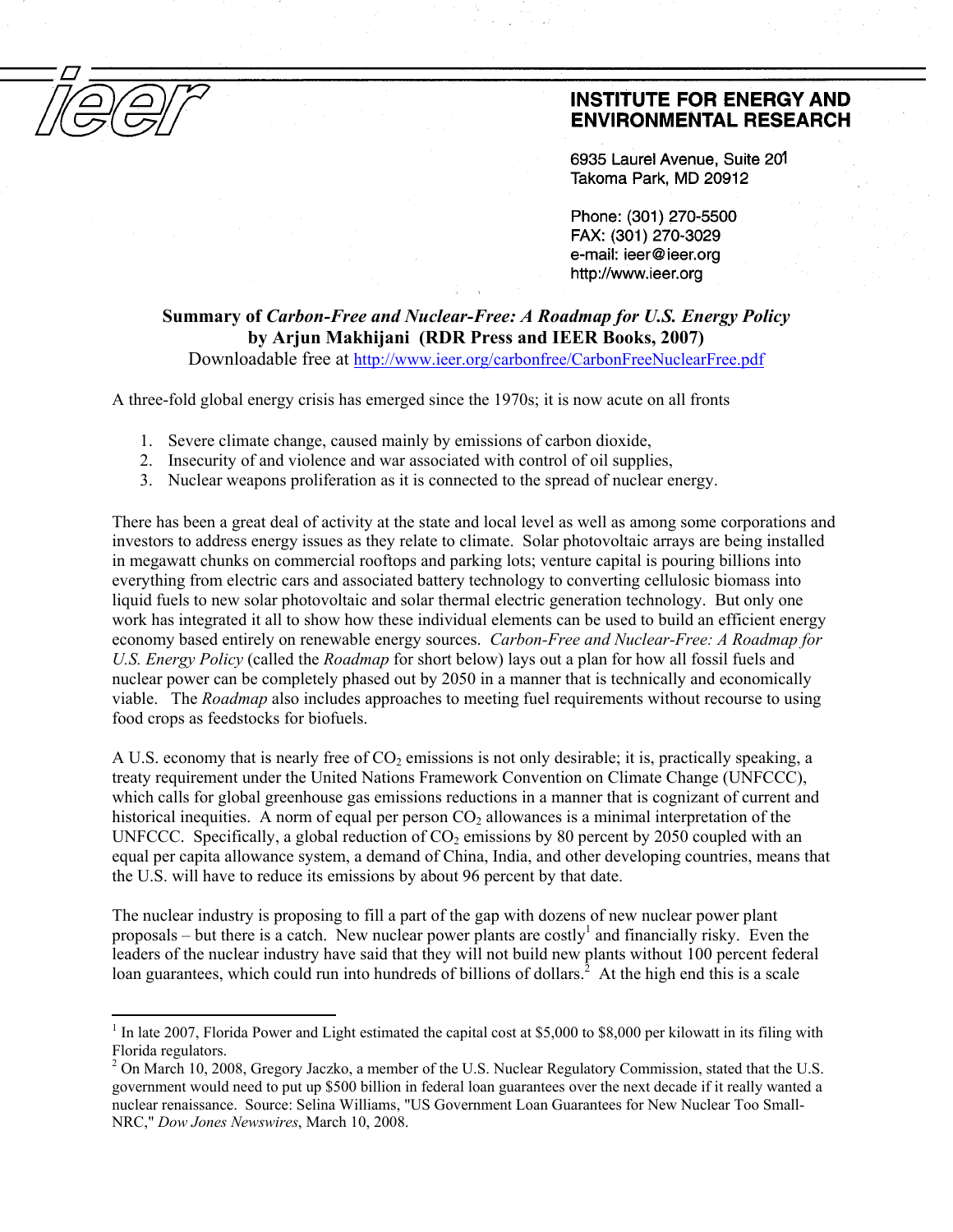comparable to the sub-prime mortgage risk capital. Such government subsidies for private nuclear investments could well foreclose the needed large-scale investments in renewable energy sources.

The *Roadmap* is based on presently available technologies, many of which are commercial today, such as wind-generated electricity and energy efficient building. Other technologies, such as plug-in hybrids and ell-electric vehicles, using aquatic plants such as microalgae as power generation fuel are not yet commercial but clearly visible on the technical horizon.

Efficiency must be the foundation of a renewable energy economy that makes economic sense. For instance, the average energy use per square foot of residential buildings is about 58,000 Btu per year. But Hanover House in New Hampshire, which was built with passive solar features, such as high thermal mass and one active solar component – a solar thermal water heater with a 1,000 gallon buried tank – uses only about 8,300 Btu per square foot per year (see Figure 1). The total building cost was modest: \$111 per square foot.



Figure 1: Average residential energy use compared with two efficient buildings: Takoma Co-housing in the Washington, D.C. area and Hanover House in New Hampshire

The United States has ample renewable energy resources to accomplish the transition. Wind energy potential, excluding cities, national parks, and other sensitive areas, amounts to about three times total U.S. electricity generation in 2005. Six states – North Dakota, Texas, Kansas, South Dakota, Montana, and Nebraska, *each* have greater wind energy potential than the total electricity generated by all 104 U.S. nuclear power plants. Solar energy is even more plentiful. In fact, the area of commercial rooftops and parking lots is large enough to supply most U.S. electricity generation. And no new transmission corridors will be needed, though distribution systems will eventually have to be strengthened.

Solar photovoltaic electricity costs, while on the high side today, are declining rapidly and can be expected to be lower than the delivered cost of nuclear electricity from new plants, especially if the solar cells are installed at intermediate scales (several hundred kilowatts to several magawatts) on commercial rooftops and parking lots. Solar thermal power plants are already approximately equivalent with new nuclear costs.

Intermittency of wind and solar energy does not become a significant issue until they assume a share of the electricity system much greater than the present one percent. Wind energy deployed with due attention to geographic diversity can supply 20 to 25 percent of electricity generation with only a few percent increase in reserve requirements. Due to the huge overbuilding of natural gas fired power plants in the last two decades, done in anticipation of continued cheap gas supplies, a significant surplus of natural gas capacity is available as standby capacity. Reserves can be complemented in many areas by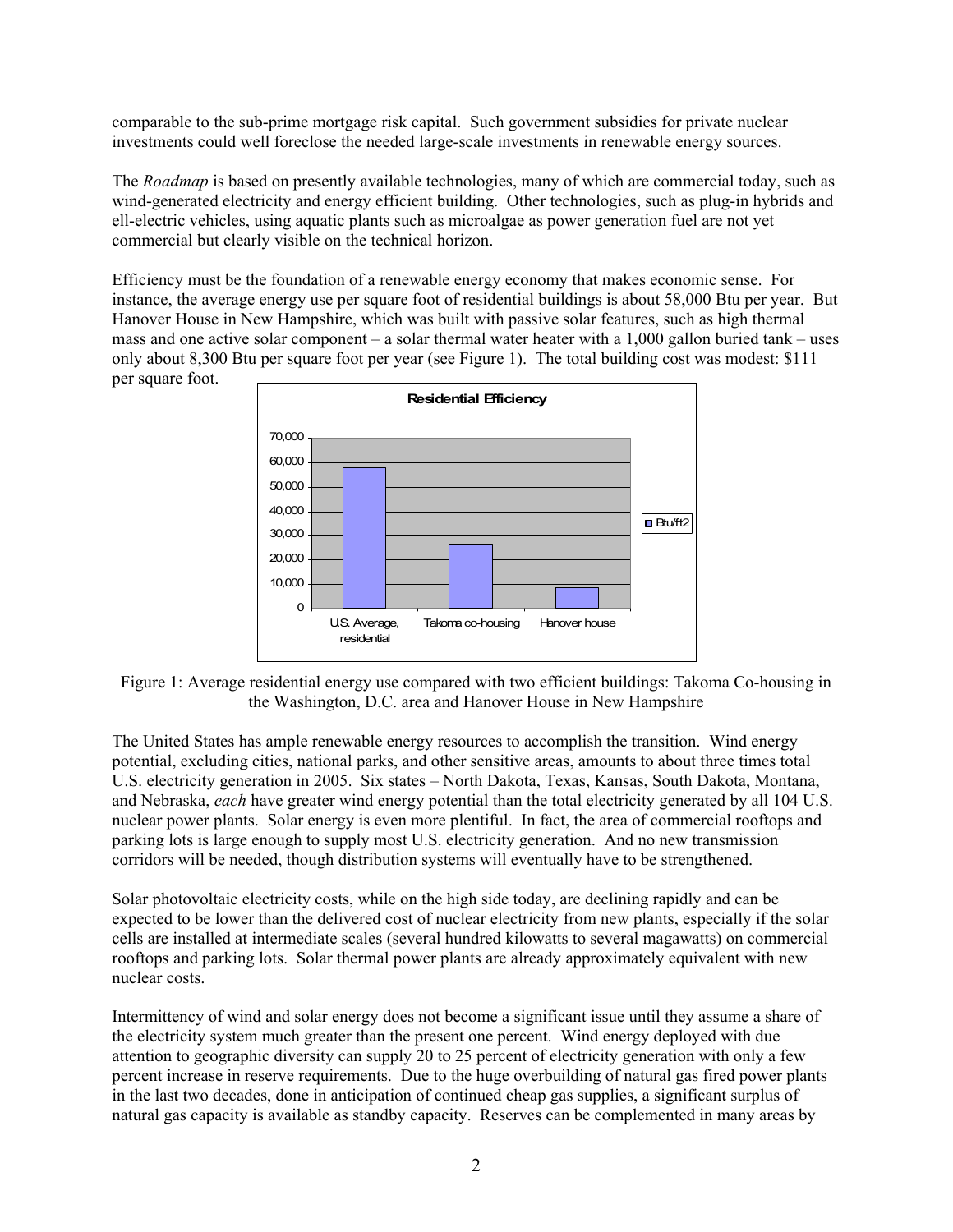using hydropower in a manner that is coordinated with wind energy availability. Finally, by taking advantage of the diversity in solar and wind energy and building a smart grid, a solid foundation for a distributed grid can be laid in the next 15 to 20 years.

Some baseload capacity and/or energy storage will be required to go to fully renewable grid, an example of which is shown in Figure 2. Compressed air storage, vehicle-to-grid technology, stationary storage devices, such as sodium-sulfur batteries, can complement biomass-fired IGCC (integrated gasification combined cycle) power plants, geothermal plants, and solar thermal plants with heat storage for 12 hours or more. Biomass would be obtained from aquatic plants such as microalgae, water hyacinths in tropical and subtropical regions and duckweed and cattails in temperate areas. Aquatic plants and biomass that does not use agricultural land would be the sources of biofuels. The development of direct production of hydrogen from solar energy and of electrolytic hydrogen production from wind-generated electricity could accelerate the transition and reduce land requirements for biofuels.



Figure 2: An example of a fully renewable energy electricity grid

Main Recommendations:

1. A single national cap on fossil fuel use should be created for all large users combined (defined as those using more than 100 billion Btu per year, which excludes small businesses and individual households). The allowances would be auctioned by the U.S. Treasury in a single national market much like its financial securities. In such a system those who have been efficient are rewarded because they have to buy fewer allowances; those who use renewable energy sources would not need any. There would be no offsets,